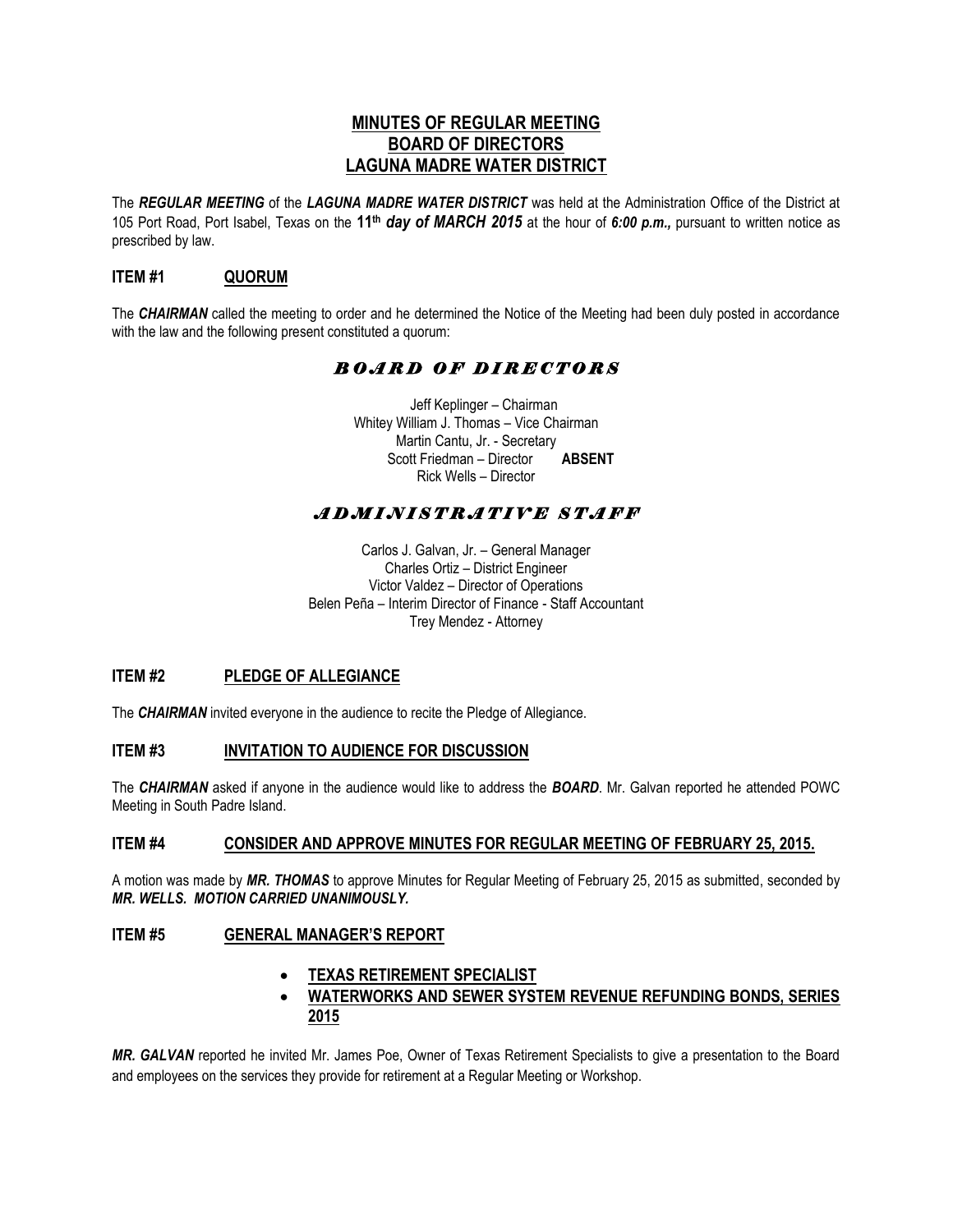*MR. GALVAN* reported on Waterworks and Sewer System Revenue Refunding Bonds, Series 2015, they completed the bidding process and the lowest bidder was Regions Capital Advantage with a 6.24% savings.

#### **ITEM #6 DISTRICT ENGINEER'S REPORT**

- **LAGUNA VISTA GRAVITY SEWER RENEWAL**
- **TXDOT FM 803 CONSTRUCTION PROGRESS**
- **WATER PLANT 2 EMERGENCY POWER**
- **PORT ISABEL WWTP PHASE IMPROVEMENTS**

**MR. ORTIZ** reported on Laguna Vista Gravity Sewer Renewal on Ebony Lane & Taylor Street and TXDOT FM803 Construction Progress to extend and locate for their road widening project; the plans and specs for the two items are ready. The items will be advertised tomorrow in the Brownsville Herald and Bid Opening will be on April 14, 2015 @ 2 pm; it will be presented @ a Regular Board Meeting for consideration.

**MR. ORTIZ** gave an update on the Water Plant 2 Emergency Power, a short between the generators building and the transfer switch was found; the contractor tested the wires and found 4 conductors were bad and had to be replaced. The work should be completed by March 24<sup>th</sup>.

**MR. ORTIZ** reported Port Isabel WWTP Phase 1 Improvements, the Water Development Board has annual funding cycles to request for funds and you need to be on their intended use plan to be considered for a state revolving plan, the deadline to submit the application was March 2<sup>nd</sup>. Application was submitted requesting 1.6 million and copies of application were in the Board packets for review.

### **ITEM # 7 DIRECTOR OF OPERATION'S REPORT**

#### **MONTHLY REPORT**

*MR. VALDEZ* reported the Wastewater Collection Department flushed line @ Laguna Blvd & Gulf Blvd to cut down on sewer backup during Spring Break.

*MR. VALDEZ* reported a leak was repaired on Woody Lane on the Districts force main.

*MR. VALDEZ* reported for the month of February: Distribution worked on 3 leaks; a call from Retama due to new line installed, dirt was left but city was called and taken care of; Meters Swapped:  $3 - 1$ " Meters;  $2 - 2$ " Meters; and  $21 - 5/8$ " Meters.

*MR. VALDEZ* reported Customer Service sent out invoice to Circus on the 24" water line break. Invoice amount was \$4,196.08.

*MR. VALDEZ* reported TML's claim for the 6 catalyst convertors was \$7,591.21 after deductions we received a total of \$5,097.21.

**ITEM #8 DISCUSSION AND ACTION REGARDING BIDS(S) RECEIVED ON THE FOLLOWING PROPERTY STRUCK OFF TO CAMERON COUNTY 5.00 ACRES TRACT BEING BLOCK 310, LAGUNA VISTA CLUB'S SUBDIVISION, A SUBDIVISION IN CAMERON COUNTY, TEXAS ACCORDING TO THE MAP OR PLAT THEREOF, RECORDED IN VOLUME 1, PAGE 13, MAP RECORDS OF CAMERON COUNTY, TEXAS**

> **LEGAL DESCRIPTION: 2.50 ACRES, MORE OR LESS, BEING A 50 PERCENT UNDIVIDED INTEREST IN THAT CERTAIN 5.00 ACRES TRACT BEING BLOCK 310, LAGUNA VISTA CLUB'S SUBDIVISION, A SUBDIVISION IN CAMERON COUNTY, TEXAS ACCORDING TO THE MAP OR PLAT THEREOF, RECORDED IN VOLUME 1, PAGE 13, MAP RECORDS OF CAMERON COUNTY, TEXAS. (ACCOUNT NO.: 72-4500-3100-0010-00**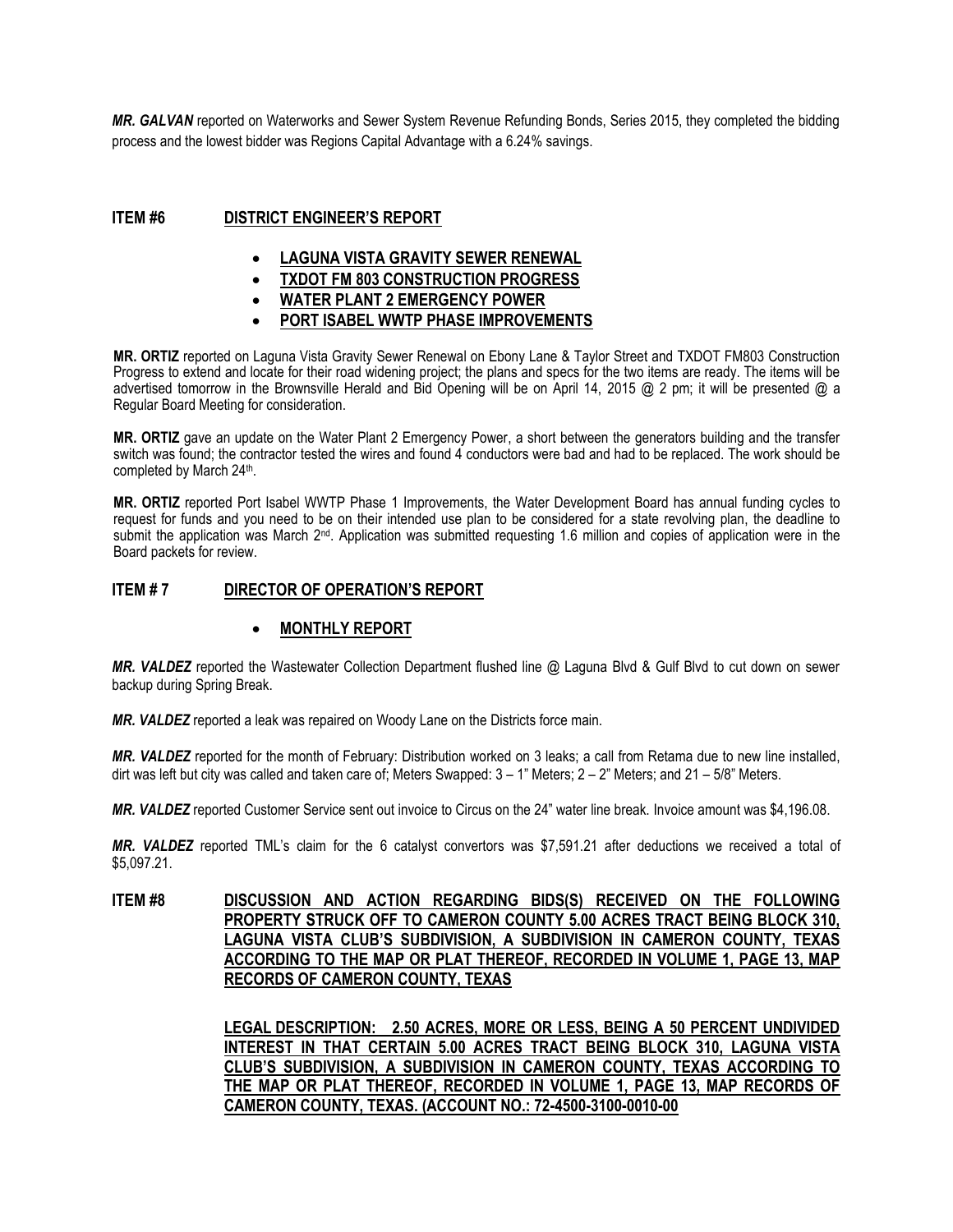Mr. Roy Ortiz, Attorney representing Linebarger Goggan Blair & Sampson, LLP presented bids, see below, Item #9 for approval of resolution for the above mentioned properties.

### **ITEM #9 DISCUSSION AND POSSIBLE ACTION ON THE RESOLUTION APPROVING THE BID(S) RECEIVED ON THE TAX RESALE CONDUCTED ON NOVEMBER 4TH, 2014 FOR THE ABOVE MENTIONED PROPERTIES**

A motion was made by *MR. THOMAS* to approve Resolution approving the bid(s) received on the Tax Resale conducted on November 4th, 2014 for the above mentioned properties, seconded by *MR. CANTU. MOTION CARRIED UNANIMOUSLY.*

#### **ITEM #10 CONSIDER AND APPROVE TO REOPEN WATER AND WASTEWATER SDC ACCOUNTS**

A motion was made by *MR. THOMAS* to approve to reopen the Water and Wastewater SDC Accounts, seconded by *MR. CANTU* with *MR. WELLS* opposing. *MOTION CARRIED.*

# **ITEM #11 CONSIDER AND APPROVE CHLORINE DIOXIDE GENERATOR TRIAL EXTENSION AT WATER TREATMENT PLANT NO. 2 WITH EVOQUA WATER TECHNOLOGIES**

A motion was made by *MR. WELLS* to approve Chlorine Dioxide Generator trial extension until July 31, 2015 at Water Plant 2 with Evoqua Water Technologies, seconded by *MR. CANTU. MOTION CARRIED UNANIMOUSLY.*

## **ITEM #12 CONSIDER AND APPROVE EMERGENCY REHAB FOR LIFT STATION 12 AND 5% INCREASE ON COLLECTION MANHOLE REHAB PROJECT**

A motion was made by *MR. THOMAS* to approve Emergency Rehab for Lift Station 12 and 5% increase on Collection Manhole Rehab Project, seconded by *MR. WELLS. MOTION CARRIED UNANIMOUSLY.*

## **ITEM #13 CONSIDER AND RATIFY PUMP POWER & EQUIPMENT PURCHASE OF 10 HP PUMP FOR LIFT STATION AT ANDY BOWIE WASTEWATER PLANT**

A motion was made by *MR. WELLS* to approve Pump Power & Equipment purchase of 10 HP pump for Lift Station at Andy Bowie Wastewater Plant, seconded by *MR. CANTU. MOTION CARRIED UNANIMOUSLY.*

## **ITEM #14 CONSIDER AND RATIFY TURBONETICS ENGINEERING & SERVICES TO REPAIR BLOWER AT ISLA BLANCA WASTEWATER PLANT**

A motion was made by *MR. THOMAS* to approve Turbonetics Engineering & Services to repair Blower at Isla Blanca Wastewater Plant, seconded by *MR. WELLS. MOTION CARRIED UNANIMOUSLY.*

#### **ITEM #15 CONSIDER AND APPROVE DISBURSEMENTS**

A motion was made by *MR. WELLS* to approve Disbursements as submitted, seconded by *MR. THOMAS. MOTION CARRIED UNANIMOUSLY.*

### **ITEM #16 EXECUTIVE SESSION PERMITTED BY THE OPEN MEETING ACT, V.T.C.A., GOVERNMENT CODE SECTION 551.001 ET SEQ., UNDER SECTION 551.074 (A) (1), AUTHORIZING CERTAIN DELIBERATIONS ABOUT OFFICERS AND EMPLOYEES OF THE DISTRICT TO BE HELD IN EXECUTIVE SESSION:**

**TO DELIBERATE THE APPOINT, EMPLOYMENT, EVALUATION, REASSIGNMENT, DUTIES, DISCIPLINE, OR DISMISSAL OF DISTRICT EMPLOYEES TO WIT: DIRECTOR OF FINANCE**